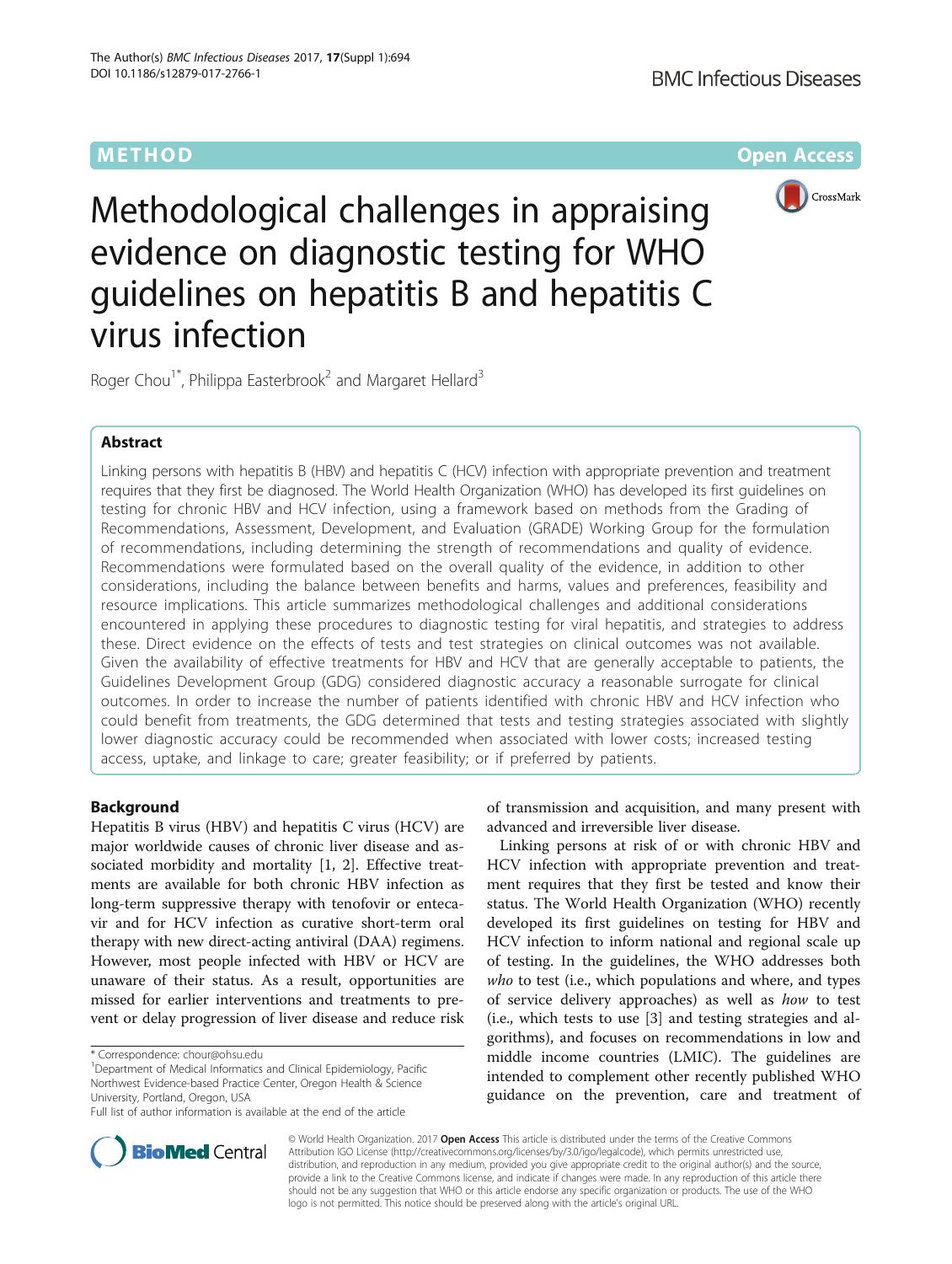chronic HCV and HBV infection [\[4](#page-8-0), [5\]](#page-8-0). The target audience for these guidelines are national programme managers and other policy makers in ministries of health in LMICs who are responsible for the development of national hepatitis testing and treatment policy.

The guidelines were developed in accordance with the procedures developed by the WHO Guidelines Review Committee (GRC) [[6](#page-8-0)]. The WHO procedures are based on methods from the Grading of Recommendations, Assessment, Development, and Evaluation (GRADE) Working Group to rate the strength of recommendations and quality of evidence [\[7\]](#page-8-0). Although GRADE has become a standard for developing evidence-based guidelines and has been widely adopted, applying GRADE for recommendations involving diagnostic testing [\[8](#page-8-0)] presented a number of methodological challenges. This article describes the methods used by the Guideline Development Group (GDG) to develop guidelines on HBV and HCV testing, key methodological issues in applying GRADE, and strategies used to address them that are relevant to the development of other guidance on the use of diagnostic tests.

# The GRADE (grading of recommendations, assessment, development, and evaluation) framework for formulating recommendations, grading the strength of recommendations and assessing quality of evidence

The WHO HBV and HCV testing guidelines were developed following the process described in the WHO Handbook for Guideline Development, 2012 [[6\]](#page-8-0). The WHO process is based on the GRADE Working Group framework [[9\]](#page-8-0). GRADE provides a process for evaluating and summarizing a body of evidence as well as formulating and grading recommendations based on that body of evidence. It is intended to make judgments regarding the quality of the evidence and the rationale behind recommendations clearer and more transparent by ensuring that reviewers and policy makers systematically consider and document all of the key issues relevant for assessing evidence and making recommendations. GRADE has been widely accepted and adopted by numerous systematic review and guideline development groups, and has been credited for providing a more rigorous and standardized system for guideline development [[10](#page-8-0)].

## The WHO guidelines development process

In accordance with the approved GRC process, a GDG was formed with representation from various stakeholder groups, including researchers, clinicians and health programme managers, policy makers, advocacy groups, and members of organizations representing persons living with chronic hepatitis. Other factors used to inform the selection of GDG members included goals for diverse

geographical representation and gender balance. Conflicts of interest were disclosed and reviewed for all GDG members and only persons who met the WHO conflict of interest policies were allowed to participate. In an initial scoping and planning process, a Steering Committee formulated the research questions most relevant to informing recommendations on HBV and HCV testing in LMICs, and prioritized the most important patientcentered outcomes [\[11](#page-8-0)]. The key questions were structured using the standard PICO (population, intervention, comparison, outcomes) format [\[11\]](#page-8-0). These questions were used as the basis for commissioning a series of systematic reviews and other studies to inform the guidelines development process. The systematic reviews used standard methods, including systematic literature searches, application of pre-defined criteria for inclusion and exclusion of the literature based on the PICOs, assessment of risk of bias, and synthesis of findings based on GRADE principles [[9\]](#page-8-0), with pooling of data with meta-analysis when appropriate. Overall, the formulation of recommendations was based on assessment of the quality of the evidence, the balance of benefits and harms, acceptability, resource use, and programmatic feasibility.

## Applying GRADE to evaluation of diagnostic testing for HBV and HCV infection

GRADE was originally developed to evaluate evidence and make recommendations about use of medical interventions, based on their effects on patient health outcomes (e.g., mortality, morbidity, function, quality of life) [[9\]](#page-8-0). More recently, GRADE has also been adapted to evaluate and make recommendations regarding diagnostic tests [\[8\]](#page-8-0). Like medical interventions, the ultimate goal of diagnostic testing is to improve patient health outcomes [[12, 13\]](#page-8-0). However, the quality and type of evidence available to evaluate diagnostic tests is often different from the ideal evidence (i.e., well-conducted randomized trials) used to evaluate medical interventions. Indeed, a major challenge in applying GRADE to diagnostic tests is that direct evidence on the effects of using or not using a test (or of using one test versus another) on clinical outcomes is often unavailable. Rather, most evidence on diagnostic tests addresses different measures of diagnostic performance, including both diagnostic (clinical) accuracy (e.g., sensitivity, specificity, and positive and negative predictive values and likelihood ratios) and analytical performance (e.g., linearity, precision, limit of quantification, limit of detection) [\[14](#page-9-0)–[16](#page-9-0)] (Table [1\)](#page-2-0). Diagnostic accuracy and analytical performance are related but separate concepts. Analytical performance refers to how reliably and accurately a test measures what it seeks to measure. Diagnostic accuracy refers to how well a test can distinguish between persons with the condition of interest from those without the condition. Tests with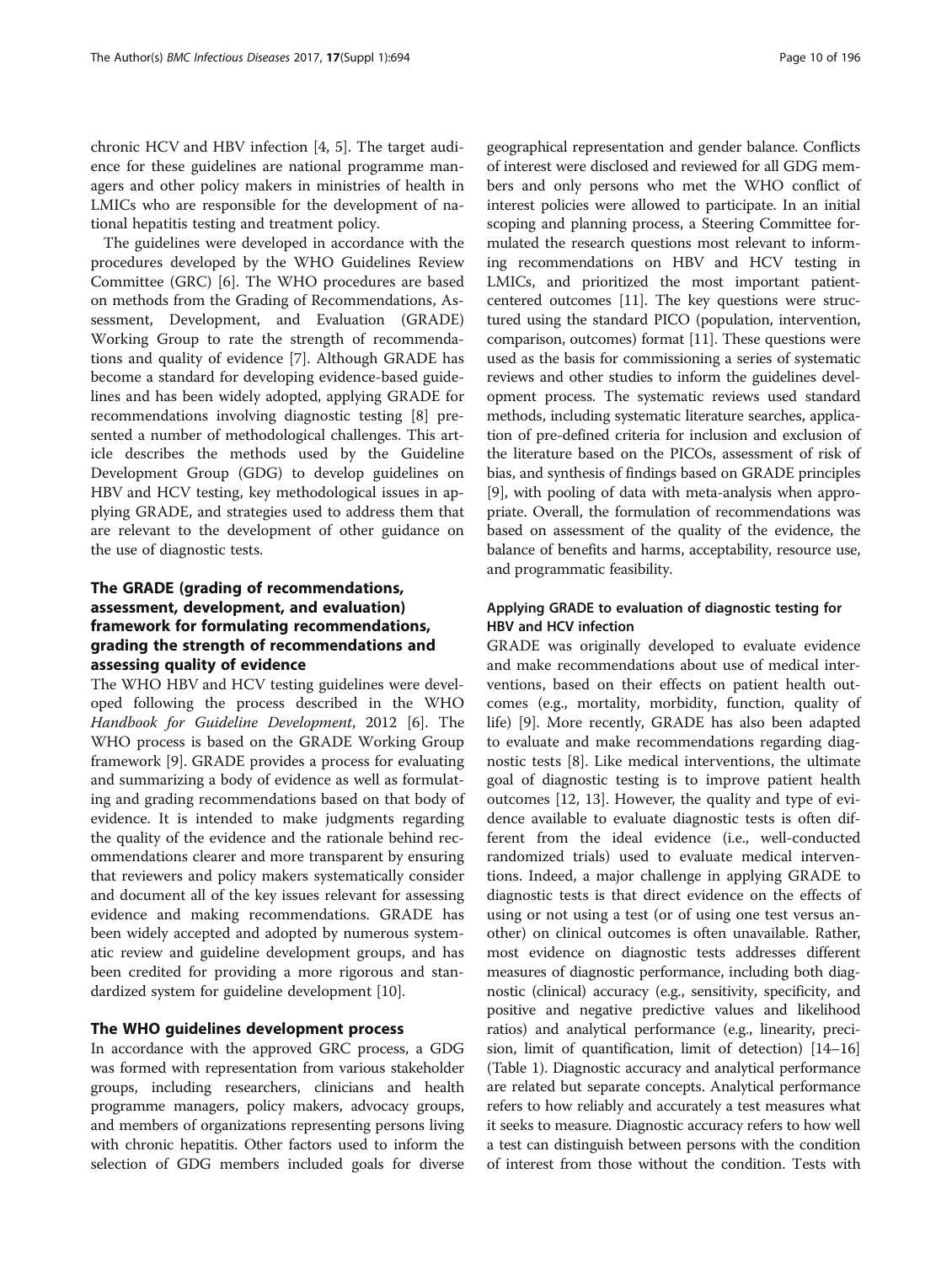<span id="page-2-0"></span>Table 1 Measures of diagnostic and analytical performance

| Diagnostic/clinical accuracy | The ability of a diagnostic test/assay to correctly identify those with the infection or disease of interest<br>and those without the infection or disease.                                                                                                    |
|------------------------------|----------------------------------------------------------------------------------------------------------------------------------------------------------------------------------------------------------------------------------------------------------------|
| • Sensitivity                | The ability of a test to correctly identify those with the infection or disease (i.e. true positives/true positives<br>+ false negatives).                                                                                                                     |
| • Specificity                | The ability of a test/ assay to correctly identify the absence of the disease (i.e. true negatives/true negatives<br>+ false positives).                                                                                                                       |
| • Positive predictive value  | The probability that when the test result is positive, the infection/disease is truly present (i.e. true positives/<br>true positives + false positives). Predictive values are influenced by the prevalence of the disease in the<br>population being tested. |
| • Negative predictive value  | The probability that when the test result is negative, the infection/disease is truly absent (i.e. true negatives/<br>true negatives + false negatives).                                                                                                       |
| Analytical performance       | The reliability and accuracy of a test/assay for measuring what it seeks to measure.                                                                                                                                                                           |
| • Linearity                  | The degree to which the results of a test/assay are directly proportional to the amount of analyte.                                                                                                                                                            |
| • Limit of detection (LoD)   | The lowest amount of an analyte that a test/assay can consistently distinguish from absence of the substance.                                                                                                                                                  |
|                              | • Lower limit of quantification (LoQ) The lowest amount of an analyte that a test/assay can consistently quantify.                                                                                                                                             |
| • Precision                  | The degree to which repeated measures of an analyte by a test/assay under the same conditions provide the<br>same results.                                                                                                                                     |

Adapted from World Health Organization Guidelines on Hepatitis B and C Testing, 2017, Glossary of Terms [[3](#page-8-0)]

poor analytical performance are likely to have poor diagnostic accuracy, and assessments of diagnostic accuracy should generally follow demonstration of acceptable analytical performance. This article focuses on issues related to assessment of diagnostic accuracy, though analytical performance considerations are also discussed.

Diagnostic accuracy is an intermediate outcome because it only provides information about how well a test can determine whether a condition is present or not. In lieu of direct evidence on effects of diagnostic testing on clinical outcomes, guideline developers must use information on diagnostic accuracy to make inferences about potential effects on clinical outcomes, such as mortality, end-stage liver disease, and quality of life. Thus, even a body of evidence that provides strong evidence regarding diagnostic accuracy may provide only indirect and low quality evidence on effects on clinical outcomes, the basis for clinical recommendations. How well diagnostic accuracy can be used to predict effects on clinical outcomes depends on a number of factors, such as the availability of effective treatments, harms associated with the test and subsequent treatments, effects of test results on need for and use of additional testing (and any attendant harms), the impact of knowledge of test results on a patient's well-being, access and linkage to care, testing coverage, and acceptability and uptake of treatments and subsequent testing [\[8](#page-8-0)]. The primary sources of evidence considered by the GDG included five systematic reviews on diagnostic accuracy of different tests [[17](#page-9-0)–[21](#page-9-0)] and one systematic review on interventions to enhance linkage to care [[22\]](#page-9-0). The GDG also commissioned two surveys of hepatitis testing programmatic experience and feasibility [[23](#page-9-0)–[25](#page-9-0)], a survey on end-user values and preferences [\[26](#page-9-0)], and two narrative reviews on cost-

effectiveness [[24\]](#page-9-0) to inform assessments of the feasibility, implementation, values/preferences, and costs/burdens associated with various testing strategies [\[27](#page-9-0)].

As anticipated, for evaluation of HBV and HCV testing, the WHO-commissioned systematic reviews found very limited or no evidence on effects on patientimportant outcomes. Therefore, the primary basis for the GDG to develop recommendations was evidence on diagnostic accuracy. In general, testing for HBV and HCV is not associated with important direct harms and there are effective treatments for both HBV and HCV infection that are generally acceptable to patients. The GDG therefore determined diagnostic accuracy to be a reasonable surrogate for patient-important outcomes, given reasonable linkage and access to care.

#### Grading a body of evidence on diagnostic accuracy

A core principle in GRADE is the need to grade the quality of the evidence used to inform recommendations. For the purposes of developing guideline recommendations, GRADE defines quality as the confidence that the reported estimates of effect are adequate to support a specific recommendation [[28\]](#page-9-0), Following the GRADE framework, the quality of evidence was classified as high, moderate, low and very low, indicating the certainty in the estimates of effects (Table [2\)](#page-3-0) [\[29\]](#page-9-0).

Randomized controlled trials (RCTs) of interventions start as high-quality evidence, but can be downgraded for high risk of bias due to methodological limitations in the studies, inconsistency across study results, indirectness of evidence (due to use of indirect comparisons, intermediate outcomes, or evaluation of populations and interventions that differ from those of interest), imprecision and publication bias [[5\]](#page-8-0). Observational studies of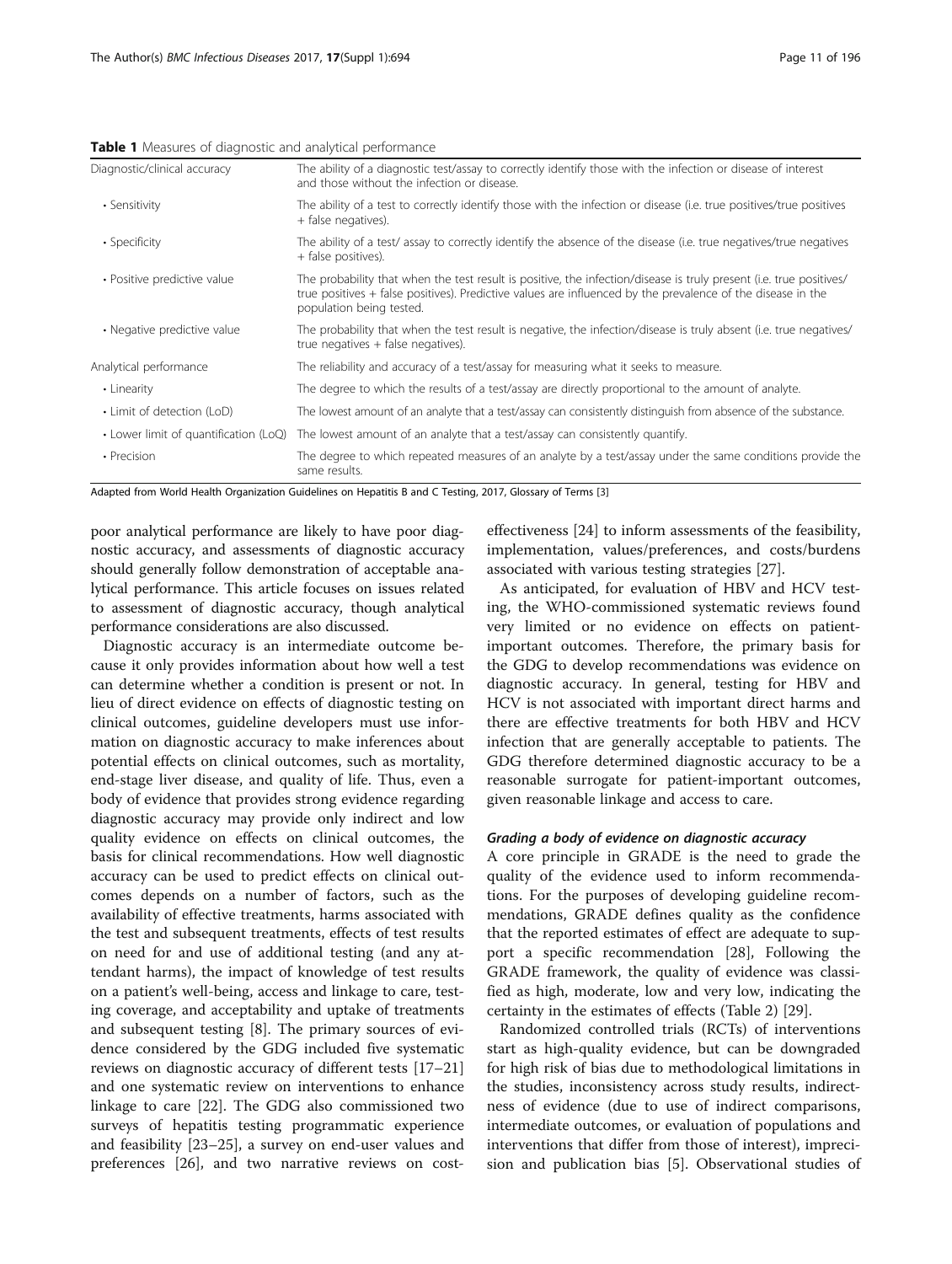<span id="page-3-0"></span>Table 2 Key domains considered in determining the strength of recommendations<sup>a</sup>

| Domain                                             | Rationale                                                                                                                                                                                                                                                                                                            |
|----------------------------------------------------|----------------------------------------------------------------------------------------------------------------------------------------------------------------------------------------------------------------------------------------------------------------------------------------------------------------------|
| Quality of the evidence                            | Based on the presence of study limitations (risk of bias), inconsistency between studies, imprecision of<br>estimates, indirectness, publication bias, and other factors. Higher quality evidence indicates greater<br>certainty in the estimates and makes it more likely that a strong recommendation can be made. |
| Benefits and risks                                 | Desirable effects (benefits) need to be weighed against undesirable effects (risks). The more that the<br>benefits outweigh the risks, the more likely that a strong recommendation will be made.                                                                                                                    |
| Values and preferences (acceptability)             | If the recommendation is likely to be widely accepted or highly valued, a strong recommendation will<br>probably be made. If there are strong reasons that the recommended course of action is unlikely to be<br>accepted, a conditional recommendation is more likely to be made.                                   |
| Costs and financial implications (resource<br>use) | Lower costs (monetary, infrastructure, equipment or human resources) or greater cost-effectiveness will<br>more likely result in a strong recommendation.                                                                                                                                                            |
| Feasibility                                        | If an intervention is achievable in a setting where the greatest impact is expected, a strong recommendation<br>is more probable.                                                                                                                                                                                    |

Adapted from World Health Organization Guidelines on Hepatitis B and C Testing, 2017, Table [3](#page-8-0).2 [3]

<sup>a</sup>Recommendations were graded as "strong" (do in most circumstances) or "conditional" (do in many circumstances, but action may differ according to individual circumstances of the patient or setting)

interventions start as low-quality evidence due to inherent methodological limitations, but may be upgraded if the magnitude of the treatment effect is very large, if evidence indicates a dose–response relationship, or if all important plausible biases would underestimate the observed effect.

In GRADE, observational studies of diagnostic accuracy (e.g., cohort and cross-sectional studies) can provide reliable evidence and are initially rated as high quality [[8\]](#page-8-0). As with evidence on medical interventions, evidence on diagnostic accuracy can be downgraded due to risk of bias, inconsistency, indirectness, imprecision, and publication bias.

We summarise below how these criteria were applied to evaluation of studies on diagnostic accuracy of testing for HBV and HCV infection.

## Risk of bias

The criteria used to assess risk of bias differ for studies on medical interventions and studies of diagnostic accuracy. For medical interventions, important factors include whether appropriate randomization and allocation concealment methods were used, similarity of groups at baseline, blinded administration of interventions and assessment of outcomes, loss to follow-up, and intentionto-treat analysis [\[30\]](#page-9-0). For studies on diagnostic accuracy, important factors include whether selection of patients may have introduced bias, the validity of the reference standard used, the time interval between the diagnostic test and the reference standard, whether pre-defined criteria for defining a positive test were utilized, and whether the results of the diagnostic test and reference standard were interpreted independently from one another [\[8](#page-8-0)]. For the HBV and HCV testing systematic reviews, the instrument used to assess risk of bias of studies on diagnostic accuracy was the Quality Assessment for Diagnostic Accuracy Studies-2 (QUADAS-2) tool [[31\]](#page-9-0). The systematic reviews commissioned by WHO identified a number of methodological limitations in the diagnostic accuracy studies, such as failure to report whether patients were recruited consecutively, use of case-control designs, enrollment of predominantly hospital or facility-based patients or only healthy blood donors in some studies, convenience sampling or unclear patient selection methods, varying use of reference standards (e.g., use of enzyme immunoassay [EIA] and nucleic acid test [NAT] assays as the reference standard for studies of rapid diagnostic tests on detection of HCV RNA or HBV DNA [\[19](#page-9-0), [20](#page-9-0)]), and failure to describe if the index and reference tests were performed in accordance with manufacturer recommendations and within 30 days on the same sample. Therefore, evidence on diagnostic accuracy typically warranted downgrading.

## Inconsistency

Inconsistency refers to the extent to which studies evaluating the same comparison and outcome vary in their estimates. A challenge in evaluating bodies of evidence on diagnostic accuracy is that substantial inconsistency in estimates is commonplace [[32\]](#page-9-0). For example, a review on HCV core antigen testing for diagnosis of HCV infection found that sensitivity estimates ranged from 44 to 100% [\[21](#page-9-0)]; inconsistency was also observed in other meta-analyses [[17\]](#page-9-0). This inconsistency may be due to differences in populations, settings, the diagnostic tests, and threshold effects. Further, reliable methods to evaluate for statistical heterogeneity in pooled diagnostic accuracy estimates are lacking, making it difficult to determine the degree to which the evidence is consistent or inconsistent. The standard  $I^2$  statistic for evaluating statistical heterogeneity does not account for variations in estimates due to threshold effects or the correlation between sensitivity and specificity, which tends to lead to overestimation of the degree of heterogeneity [\[33](#page-9-0)].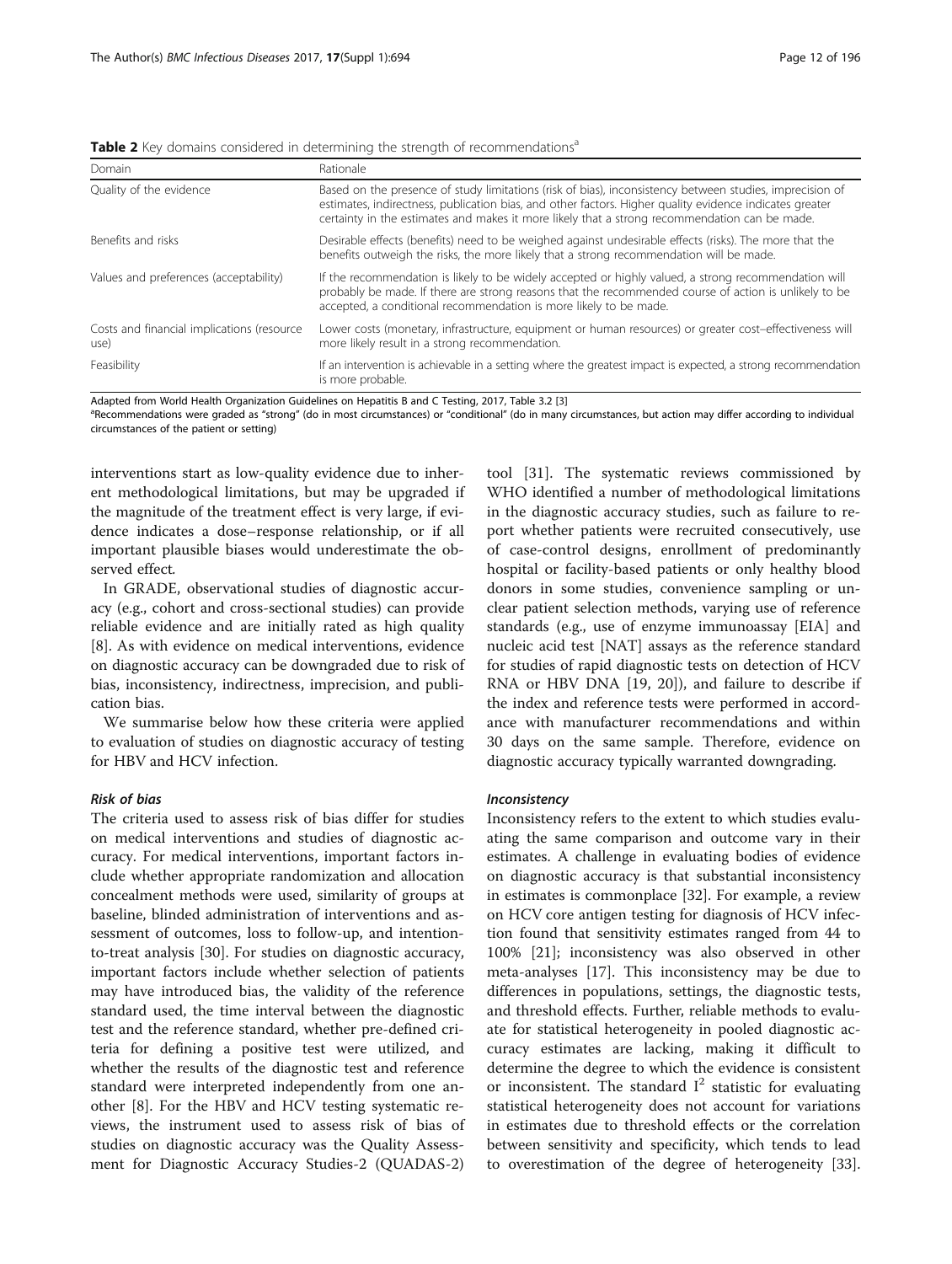Although the bivariate and hierarchical summary receiver operating characteristic (HSROC) random effects models for pooling data in meta-analyses provide an estimate of variance based on the tau-square parameter, this value is difficult to interpret because it is computed on an unfamiliar log odds scale [\[34\]](#page-9-0). Nonetheless, highly statistically significant tau-square values, as observed with pooled estimates in several of the diagnostic accuracy reviews, indicate that statistical heterogeneity is present.

## Indirectness

Indirectness is defined in three main ways in GRADE: first, the degree to which patients and interventions in the studies differ from the specific ones of interest; second, when the outcomes differ from the patient centered health outcomes of interest; and third, when clinicians must choose between two or more interventions that have not been directly compared in head-to-head studies [[35\]](#page-9-0). As noted earlier, evidence on diagnostic testing for viral hepatitis is characterized by indirectness in outcomes, since it focuses exclusively on diagnostic accuracy. Related to this, a potential source of confusion in the GRADE process is that the quality of evidence for a diagnostic test in a systematic review may be higher than the quality of evidence assigned to the recommendation. This is because for the systematic review, the quality of evidence is an indication of the confidence in the diagnostic accuracy estimate. This is not necessarily the same as the confidence in the evidence on patient health outcomes used to support a recommendation [\[8](#page-8-0)]. For example, even though the evidence on diagnostic accuracy of HCVcAg testing was assessed as consistent and precise, without serious limitations in quality, the evidence for the recommendation on HCVcAg testing was graded moderate quality, due to uncertain effects of slightly decreased diagnostic accuracy on clinical outcomes [[20\]](#page-9-0). The presence of indirectness played a role in 14 of the 25 recommendations assessed as being based on low or very low quality evidence and 11 on low/moderate or moderate quality evidence, though other factors also contributed to the evidence grades.

## Imprecision

Imprecision refers to the plausible range of values for outcome estimates, as typically indicated by 95% confidence intervals [[36\]](#page-9-0). The importance of observed imprecision is based on the degree to which the recommendation would change if the upper versus the lower bound of the confidence interval represented the "true" value; if the recommendation would change, then the evidence is graded down for imprecision. This requires that a threshold be defined for what constitutes a clinically meaningful difference in diagnostic accuracy.

For the viral hepatitis testing guidelines, imprecision could be defined a priori as clinically meaningful if there is a difference of 0.10 between the lower and upper bounds of the confidence interval for sensitivity or specificity. For example, a systematic review on HCV core antigen tests found that sensitivity for the Abbott ARCHITECT HCV Ag test was precise (93.4%, 95% CI 90.1 to 96.5%, difference between the lower and upper bounds of the confidence interval of 6.4%), but for the Ortho HCV Ag ELISA test it was imprecise (93.2%, 95% CI 81.6 to 97.7%, difference between the lower and upper bounds of the confidence interval of 16.1%) [[21\]](#page-9-0). A systematic review of dried blood spot specimens for detection of HBV-DNA found that the estimate of sensitivity was precise (96%, 95% CI 90 to 98%) but the estimate for specificity was imprecise (99%, 95% CI 54 to 100%) [\[18](#page-9-0)]. It is worth noting that there is not a strong empiric basis for a threshold of 0.10 to define imprecision, and standards for clinically meaningful differences in diagnostic accuracy are not well-established.

## Publication bias

Publication and related biases (e.g., reporting bias) refer to biases that occur because studies with certain results or particular outcomes are preferentially published, skewing the analysis [[37](#page-9-0)]. For trials of medical interventions, registration in a clinical trials database allows reviewers to determine whether a study is unpublished and whether the pre-specified outcomes have been published, and to compare published results with the results entered in the registry [[38](#page-9-0)]. However, similar, widely used registries are not available for diagnostic accuracy studies. Although graphical (e.g., funnel plots) and statistical methods are available for assessing for small sample effects that may indicate the presence of publication bias, the ability of the systematic reviews to evaluate for publication bias was limited by small numbers of studies for some analyses. Further, assessments for publication bias in meta-analyses need to account for threshold effects and the paired nature of sensitivity/specificity data, such as the trim and fill method based on the diagnostic odds ratio (defined as the positive likelihood ratio divided by the negative likelihood ratio) [\[39\]](#page-9-0). A systematic review of hepatitis C core antigen testing found no evidence of publication bias using this method for the Abbott ARCHITECT HCV Ag [\[21\]](#page-9-0), but there were too few studies to formally assess for presence of publication bias for other test assays.

## Additional considerations for assessing diagnostic accuracy

Recommendations involving tests without a gold standard In general, the systematic reviews focused on comparisons involving newer tests or test strategies against the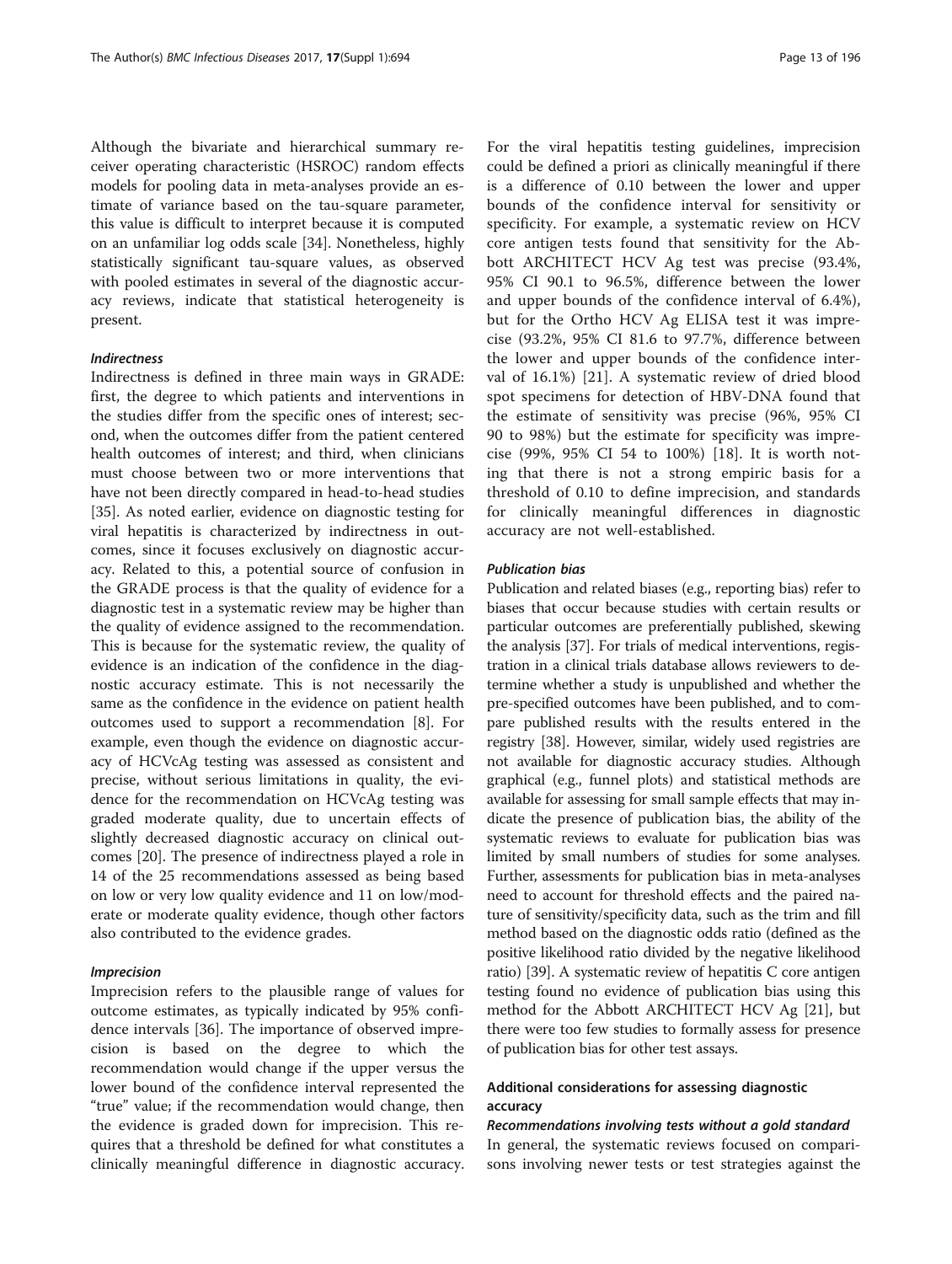"standard" test (e.g., rapid diagnostic tests versus enzyme immunoassay, HCV core antigen test versus nucleic acid testing, dried blood spot specimens versus standard venous specimens). Often, the diagnostic accuracy of the newer test or strategy was assessed as inferior to the standard test, but the quality of evidence was generally low, due to study limitations, inconsistency, imprecision, or other factors. As well, on many occasions there was no clear reference to assess the diagnostic accuracy of the "standard" test, which was often considered the "de facto" gold standard [\[3,](#page-8-0) [40](#page-9-0), [41](#page-9-0)]. There was also a lack of data on the use of the newer diagnostic assays such as HCV core antigen for monitoring and verification of cure [\[3](#page-8-0)], and so no recommendation was made for its use in this context. In these situations, the GDG determined that strong recommendations for using the standard test were acceptable.

## Clinical versus analytical diagnostic performance

The GDG focused on effects of diagnostic tests on diagnostic (clinical) accuracy. However, estimates of clinical accuracy are generally based on meeting assumptions regarding minimum analytical performance standards. This is a challenge for implementation given availability of a wide variety of commercially available HBV and HCV test assays, with variable testing and regulatory oversight. Depending on the specific assay used, actual test performance may differ markedly from what is observed in the studies included in the systematic reviews. Other factors that could impact test accuracy include differences across studies in the laboratory protocols used, including storage conditions (e.g., whether fresh samples were used) [\[17](#page-9-0)]. Therefore, for successful implementation of the viral hepatitis testing recommendations, the GDG recognized the importance of quality assurance in order that the tests used meet minimum performance, safety, and quality standards. The purpose of WHO's prequalification program is to assist countries without the capacity to evaluate the quality and performance of diagnostic tests in insuring that tests meet technical and analytical performance standards [\[42](#page-9-0)].

Generally speaking, adequate analytical performance is a prerequisite for adequate diagnostic accuracy. In some cases, despite the absence of tests meeting analytical performance standard, diagnostic accuracy was not impacted. For example, for HBsAg RDTs, none of the studies in the systematic review met the limit of detection requirement (<0.130 IU/mL) from the European Union through its Common Technical Specifications; in fact, data from WHO prequalification assessment studies suggesting a limit of detection 50–100 higher (2–10 IU/ mL) [[3\]](#page-8-0). However, in this case, diagnostic accuracy was unlikely to be significantly reduced because the vast majority of chronic HBV infection is associated with blood HBsAg concentrations well over 10 IU/mL; this was

reflected in the high accuracy of several RDTs versus EIA. There was also no data with which to compare the limit of detection between qualitative and quantitative HCV RNA or HBV DNA NAT assays or the minimum threshold for detection required [[3\]](#page-8-0). However, with an increasing emphasis on diagnosis of viraemic infection and confirmation of cure with HCV, which can be done with qualitative tests, the need for a precise quantitative test has diminished as it is less relevant clinically.

# Other sources of evidence used to inform recommendations

## Seroprevalence data

To inform recommendations on "who to test," the WHO conducted background reviews on the global and regional seroprevalence of chronic HBV and HCV in LMICs, in the general population as well as specific populations [[3](#page-8-0)]. The seroprevalence data was informative because based on a given estimate of diagnostic accuracy, testing in higher seroprevalence settings and populations will result in more efficient identification of persons identified. This in turn would be expected to result in more patients receiving antiviral treatments and other effective interventions. In the case of HBV and HCV testing, the GDG determined that the benefits of various testing strategies would increase at higher seroprevalences due to a higher yield (i.e., greater numbers of persons identified with viral hepatitis per number of tests performed), and therefore graded recommendations that focused on testing of the highest seroprevalence groups as strong.

## Cost–effectiveness studies

To complement the data on seroprevalence, WHO commissioned narrative reviews on the cost–effectiveness of different HBV and HCV testing approaches, to further inform recommendations regarding "who" to test [[24, 27\]](#page-9-0). It was not possible to undertake a formal systematic review and meta-analysis of cost–effectiveness studies because of the limited number of cost–effectiveness analyses and the heterogeneity of settings and populations studied (e.g. different risk groups in different countries), testing approaches used in different clinical and community settings; outcomes measured (e.g. infections detected, life-years [LYs] gained and qualityadjusted life years [QALYs] gained); and methods used to evaluate the cost–effectiveness of screening. Nonetheless, the studies generally indicated cost-effectiveness of testing, with increasing cost-effectiveness at higher seroprevalences, further supporting strong recommendations for testing in these populations.

## Predictive modeling studies

Few studies directly compared effects of different testing strategies (i.e., one- versus two-test serological testing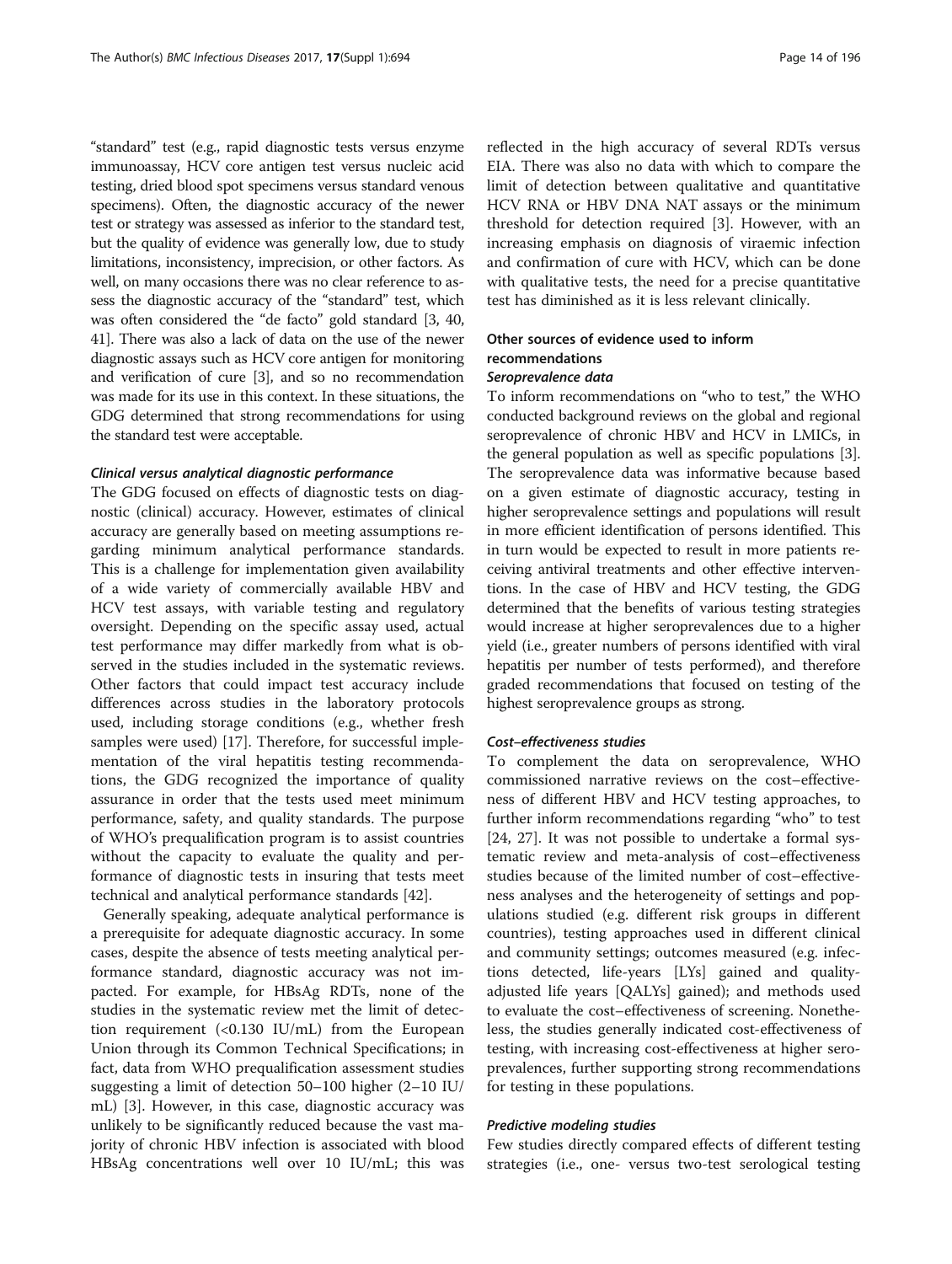strategies) on diagnostic accuracy. Therefore, to inform recommendations on testing strategies, WHO commissioned predictive modelling studies that compared testing strategies to examine the accuracy of different testing strategies across a range of performance characteristics (i.e., sensitivity, specificity) of the assays (sensitivity and specificity), as well as a range of prevalence of the disease in the population (10%, 2%, 0.4%) representing high-, medium- and low-prevalence settings or populations, respectively [[3,](#page-8-0) [43\]](#page-9-0). Different parameters were used for modeling chronic HBV and HCV infection. The models were used to estimate the number of infections identified relative to the number of tests performed and the number of false-positives and –negatives associated with alternative strategies. This type of evidence was not formally graded but was considered to be of low quality because it is very indirect and relies on a number of assumptions (e.g., degree of independence of each test utilized in a two-test strategy). Therefore, predictive modeling studies were not considered sufficient to upgrade conditional recommendations to strong.

## Assessing end-user values, preferences, and acceptability

WHO also commissioned the development of a fourpart online survey tool that examined current HBV and HCV testing practices and preferences for future HBV and HCV testing practices, including monitoring for HCV test of cure [\[23](#page-9-0), [26](#page-9-0)]. The survey was undertaken in September 2015, and respondents included clinicians, patient organizations, civil society representatives, programme managers, policy-makers and pharmaceutical industry employees. The survey found that there were preferences for testing in high-risk settings, simple test strategies, and strategies that enable same-day testing.

## Assessing viral hepatitis testing programmatic experience and feasibility

WHO also conducted interviews on experiences and reports of barriers/challenges to viral hepatitis testing in different settings and populations in LMICs, addressing testing programme information (who is tested and where, what assays/algorithms are used, counselling and training, funding and costs of testing); protocols for hepatitis care and treatment; perceived barriers/challenges and solutions; and provision of relevant epidemiological data. Finally, an innovation contest was undertaken to identify a range of different service delivery models of hepatitis testing practices in the field [\[44](#page-9-0)], in order to provide practical insights into implementation of testing, including services for key population groups. All of this information was used to inform the guidelines and the recommendation ratings.

## Grading the strength of recommendations

In the GRADE system, the strength of each recommendation is rated separately from the quality of the evidence for that recommendation [\[9](#page-8-0)]. The strength of a recommendation indicates the extent to which the GDG was confident that the desirable effects of following a recommendation outweigh the potential undesirable effects. In WHO's adaptation of GRADE, the strength of a recommendation is rated as "strong" or "conditional." A strong recommendation is one for which the GDG was confident that the desirable effects of adhering to the recommendation clearly outweigh the undesirable effects. The implications of a strong recommendation are that they should be adopted in most circumstances for most patients. A conditional recommendation is one for which the GDG concluded that the desirable effects of adhering to the recommendation probably outweigh the undesirable effects, but the balance of benefits to harms was judged to be small or uncertain. The implications of a conditional recommendation are that, although most people or settings would adopt the recommendation, some would not, and other courses of action might be reasonable depending on the specific patient circumstances.

Factors supporting a strong recommendation include greater confidence in the anticipated effects (i.e., higher quality supporting evidence), large estimated benefits relative to harms, high acceptability of the recommendations to patients, lower resource use or greater cost-effectiveness, and high feasibility for implementation in the settings for which the recommendation is intended (Table 3) [[45\]](#page-9-0). Reasons for making a conditional recommendation include a lack of highquality evidence, small benefits relative to harms, and benefits that may not be worth the costs (including the costs of implementing the recommendation), or low acceptability to patients.

A challenge in developing the viral hepatitis testing guidelines was the lack of high quality evidence to support any recommendation. In general, GRADE suggests

**Table 3** GRADE categories of the quality of evidence

| Level of<br>evidence | Rationale                                                                                              |
|----------------------|--------------------------------------------------------------------------------------------------------|
| High                 | Further research is very unlikely to change our<br>confidence in the estimate of effect.               |
| Moderate             | Further research is likely to have an important impact<br>on our confidence in the effect.             |
| l ow                 | Further research is very likely to have an estimate of<br>effect and is likely to change the estimate. |
| Very low             | Any estimate of effect is very uncertain.                                                              |
|                      | World Health Organization Guidelines on Hepatitis B and C Testing, 2017.                               |

World Health Organization Guidelines on Hepatitis B and C Testing, 2017, Table 3.1 [\[3\]](#page-8-0)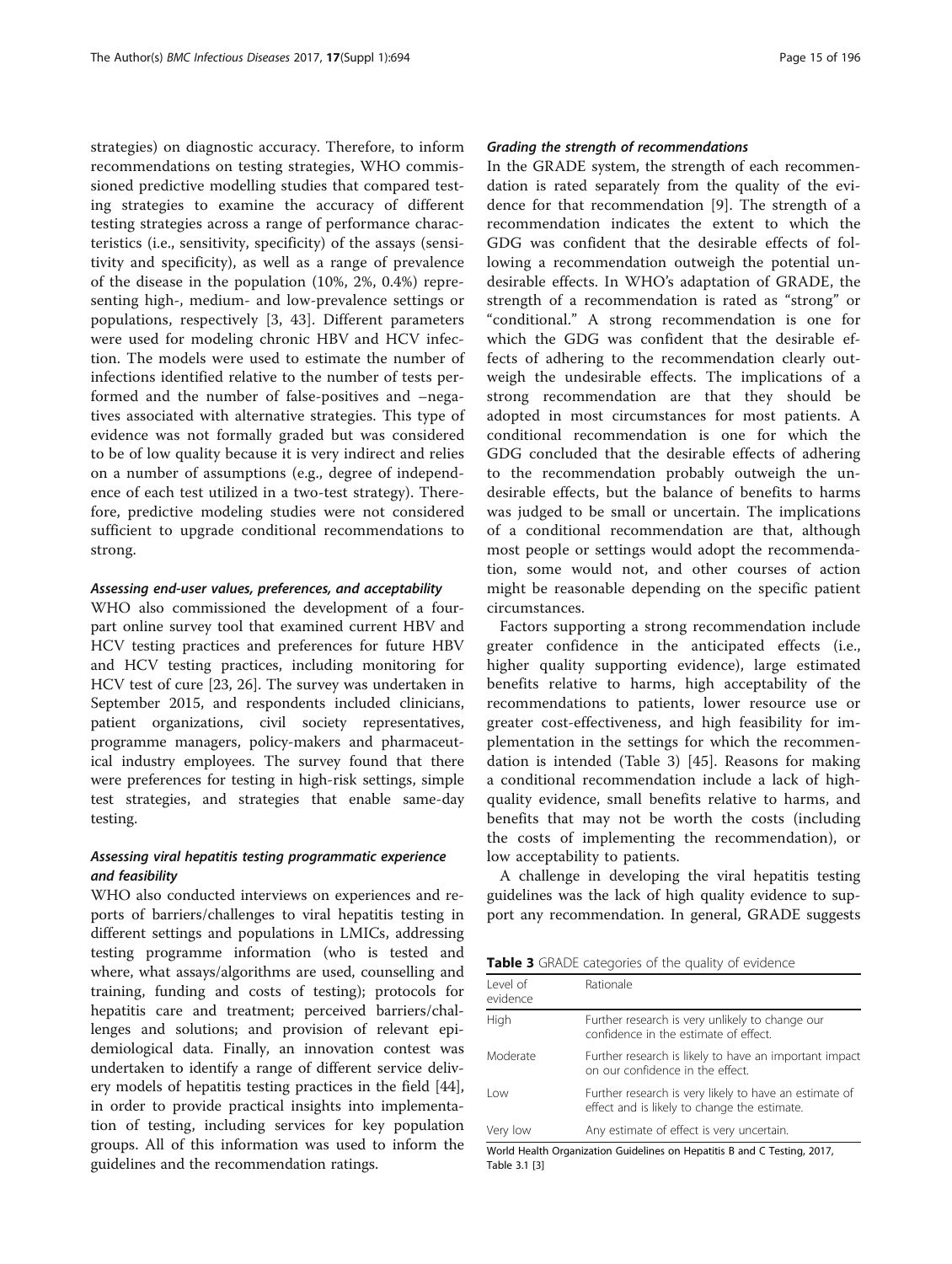that strong recommendations should be avoided when the quality of evidence of low. However, for diagnostic tests, following such an approach would in the vast majority of cases lead to conditional recommendations, given that low quality (indirect) evidence is the norm. Although conditional recommendations for diagnostic testing are often appropriate, they also may be more difficult to implement, increase uncertainty, and may not accurately reflect judgments about likely benefits relative to harms. In the WHO viral hepatitis testing guidelines, nine recommendations were rated strong and 12 were rated conditional. As described above, some factors that informed strong recommendation ratings were high acceptability and feasibility, acceptable costs, supportive findings from predictive modeling studies, and whether the recommended test was the de facto gold standard.

#### Assessing trade-offs between benefits and harms

Given the availability of effective treatments for HBV and HCV infection, the GDG considered increased rates of testing and receipt of test results as a marker of additional patient health benefits because people who were aware of their infection would be more likely to receive treatment. In several cases, the GDG judged that the use of slightly less accurate diagnostic tests could be justified because the lower accuracy would be offset by increased uptake of testing and linkage to care. These recommendations were graded conditional because they involved trade-offs between lower diagnostic accuracy and increased access and linkage to care.

## Future directions

Studies are needed to understand the effects of WHO testing recommendations on rates of testing, identification of persons with infection, linkage to care, and ultimately, clinical outcomes, in settings with different epidemiological patterns of viral hepatitis. In particular, research is needed to understand whether lower diagnostic accuracy for some conditionally recommended tests (e.g., RDTs [\[19](#page-9-0)], oral fluid tests [\[20](#page-9-0)], dried blood spot samples) is truly offset by greater uptake of testing and linkage to care. Studies are also needed to better understand harms of testing, including false-positives and –negatives, including the clinical importance of missed diagnoses among persons with occult or lowgrade infection [\[19](#page-9-0)]. Interpretation of future studies on alternative or newer tests would be greatly facilitated by improved standardization of test assays and reference standards, and clear descriptions of testing indications, protocols, and characteristics of the populations evaluated. Research is also needed to determine how accuracy of diagnostic tests for HBV and HCV may vary in important subpopulations, such as HIV-infected persons

[[19\]](#page-9-0) or in groups defined by age, sex, or risk factors for viral hepatitis. Studies are also needed to evaluate additional uses of newer tests, such as HCV core antigen as an alternative to viraemic assays for assessing response to treatment [\[21\]](#page-9-0). To ensure optimal implementation of the WHO recommendations, quality assurance efforts are needed to ensure that available tests meet performance, safety, and quality standards.

The GDG encourages efforts to further develop and standardize methods for developing recommendations on diagnostic testing and address methodological challenges such as how to determine when diagnostic accuracy is a suitable proxy for clinical outcomes, measure inconsistency across diagnostic accuracy studies, evaluate tests considered the de facto standard, incorporate modeling studies into recommendation decision frameworks, incorporate and weigh patient preferences and values in testing decisions, standardize methods for determining clinically important differences in diagnostic accuracy, and weigh potential trade-offs between diagnostic accuracy and improved access to testing and linkage to care.

## Conclusions

Identification of persons with chronic HBV and HCV infection is the critical first step for linking such persons to effective treatments and preventive strategies. To inform national programme managers and policy makers in LMICs who are responsible for the development of national hepatitis testing and treatment policy, WHO developed its first guidelines on HBV and HCV testing using the WHO GRC process based on methods developed by the GRADE Working Group. The GDG formulated its recommendations based on the overall quality of the evidence, the balance between benefits and harms, values and preferences, feasibility and resource implications. Modeling studies and surveys were used to supplement systematic reviews of diagnostic accuracy. Challenges in developing recommendations include the lack of direct evidence on effects of diagnostic tests and testing strategies on clinical outcomes, limitations in the evidence, and trade-offs between diagnostic accuracy and factors such as costs, increased testing access, and feasibility (Table [4\)](#page-8-0). Given the availability of effective treatments for HBV and HCV that are generally acceptable to patients, the GDG considered diagnostic accuracy a reasonable surrogate for clinical outcomes. In order to increase the number of patients identified with chronic HBV and HCV infection who could benefit from treatments, the GDG determined that tests and testing strategies associated with slightly lower diagnostic accuracy could be conditionally recommended when associated with lower costs; increased testing access, uptake, and linkage to care; greater feasibility; or if preferred by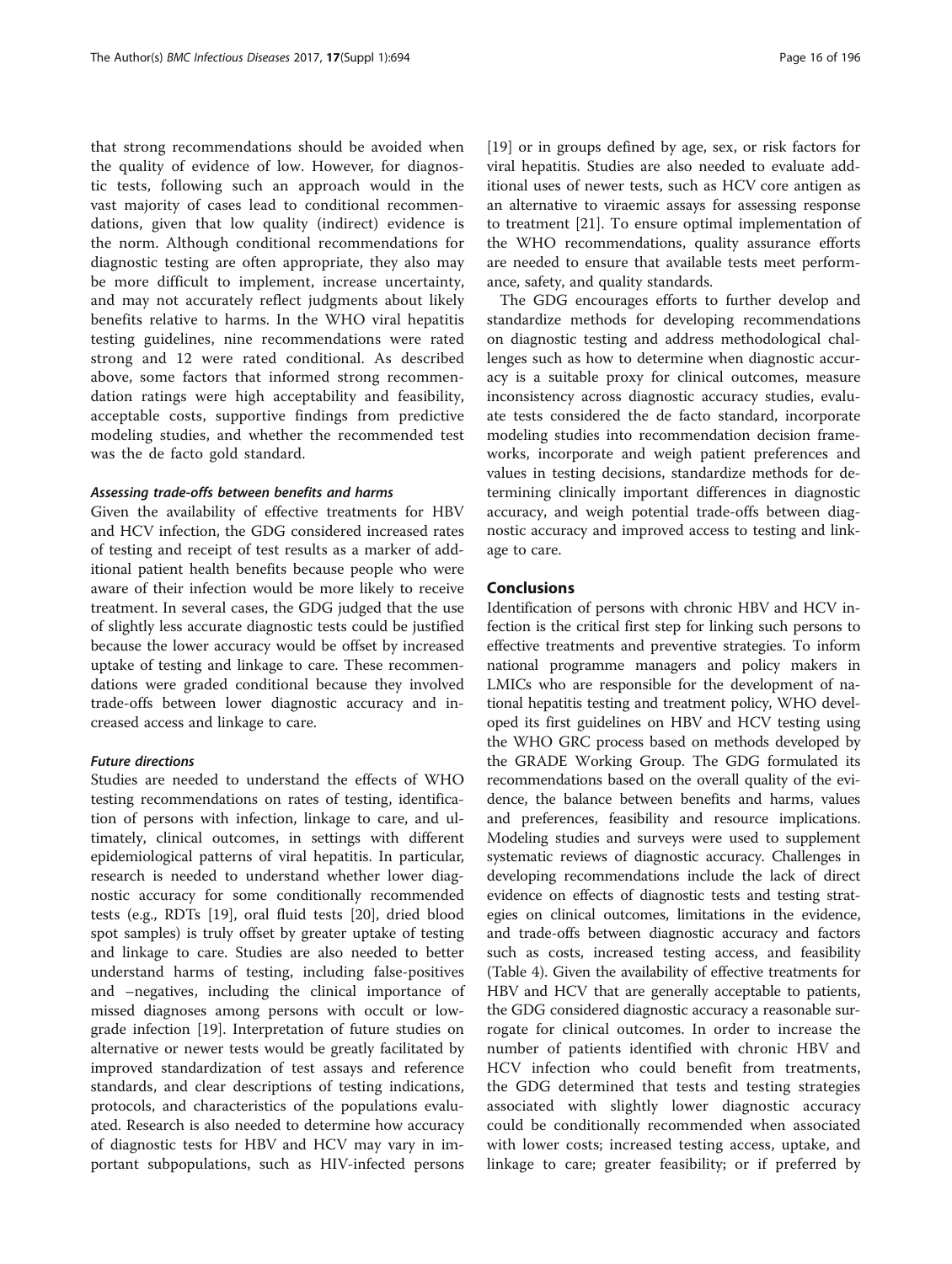<span id="page-8-0"></span>Table 4 Key challenges in assessing evidence on diagnostic tests to develop recommendations on testing for HBV or HCV infection

- Need to rely on intermediate outcomes (diagnostic accuracy), requiring inferences regarding effects on clinical/patient outcomes
- Methodological limitations in diagnostic accuracy studies
- Inconsistency in diagnostic accuracy estimates, with lack of reliable methods for measuring statistical heterogeneity
- Imprecision in some diagnostic accuracy estimates
- Difficulty in determining accuracy of some standard assays due to the absence of an alternative reference standard
- No standardized/validated criteria for clinically important differences in diagnostic accuracy
- Wide variety of commercially available HBV and HCV test assays with variable testing and regulatory oversight
- How to incorporate/weigh findings from predictive modeling studies

• How to weigh trade-offs between lower diagnostic accuracy and lower costs, increasing testing access, uptake, and linkage to care; greater feasibility; and/or values and preferences

patients. Despite the methodological challenges encountered in applying these procedures to diagnostic testing for viral hepatitis, the GDG found that GRADE principles could be applied to develop recommendations on who to test and how to test for chronic HBV and HCV infection that are based on the best available evidence and take into account important trade-offs, in order to improve the identification of affected patients.

#### Funding

Publication of this article was funded by the World Health Organization. Margaret Hellard is supported by a National Health and Medical Research Council (NHMRC) Principal Research Fellowship.

#### Availability of data and materials

Not applicable.

## About this supplement

This article has been published as part of BMC Infectious Diseases Volume 17 Supplement 1, 2017: Testing for chronic hepatitis B and C – a global perspective. The full contents of the supplement are available online at [https://bmcinfectd](https://bmcinfectdis.biomedcentral.com/articles/supplements/volume-17-supplement-1) [is.biomedcentral.com/articles/supplements/volume-17-supplement-1](https://bmcinfectdis.biomedcentral.com/articles/supplements/volume-17-supplement-1).

### Authors' contributions

RC was responsible for the conception and design, analysis and interpretation of data, drafting of the article, revision of the article, and final approval. PE and MH were responsible for analysis and interpretation of data, revision of the article, and final approval. All authors read and approved the final manuscript.

#### Ethics approval and consent to participate

Not applicable.

#### Consent for publication

Not applicable

#### Competing interests

Margaret Hellard receives funding from Gilead Sciences, Abbvie and BMS for investigator initiated independent research. The Burnet Institute receives support from the Victorian Operational Infrastructure Support Program. No funding was received for the writing of this commentary, and no funders were involved in the decision to submit it for publication.

#### Publisher's Note

Springer Nature remains neutral with regard to jurisdictional claims in published maps and institutional affiliations.

#### Author details

<sup>1</sup>Department of Medical Informatics and Clinical Epidemiology, Pacific Northwest Evidence-based Practice Center, Oregon Health & Science University, Portland, Oregon, USA. <sup>2</sup>Global Hepatitis Programme, HIV Department, World Health Organization, Geneva, Switzerland. <sup>3</sup>Centre for Population Health, Burnet Institute, Melbourne, Australia.

#### Published: 1 November 2017

#### References

- 1. Stanaway JD, Flaxman AD, Naghavi M, Fitzmaurice C, Vos T, Abubakar I, Abu-Raddad LJ, Assadi R, Bhala N, Cowie B, et al. The global burden of viral hepatitis from 1990 to 2013: findings from the global burden of disease study. Lancet. 2013;388(10049):1081–8.
- 2. World Health Organization, Global Hepatitis Report, 2017. 2017: Geneva. [http://www.who.int/hepatitis/publications/global-hepatitis-report2017/en/.](http://www.who.int/hepatitis/publications/global-hepatitis-report2017/en/) (Accessed 7 Sept 2017).
- 3. World Health Organization, Guidelines on Hepatitis B and C Testing. 2017: Geneva. [http://www.who.int/hepatitis/publications/guidelines-hepatitis-c-b](http://www.who.int/hepatitis/publications/guidelines-hepatitis-c-b-testing/en/)[testing/en/](http://www.who.int/hepatitis/publications/guidelines-hepatitis-c-b-testing/en/). (Accessed 7 Sept 2017).
- 4. World Health Organization, Guidelines for the screening, care and treatment of persons with hepatitis C infection. 2014: Geneva. [http://www.who.int/hiv/](http://www.who.int/hiv/pub/hepatitis/hepatitis-c-guidelines/en/) [pub/hepatitis/hepatitis-c-guidelines/en/.](http://www.who.int/hiv/pub/hepatitis/hepatitis-c-guidelines/en/) (Accessed 7 Sept 2017).
- 5. World Health Organization, Guidelines for the prevention, care and treatment of persons with chronic hepatitis B infection. 2015: Geneva. <http://www.who.int/hiv/pub/hepatitis/hepatitis-b-guidelines/en/>. (Accessed 7 Sept 2017).
- 6. World Health Organization, Handbook for guideline development. 2014: Geneva. [http://apps.who.int/iris/bitstream/10665/75146/1/9789241548441\\_](http://apps.who.int/iris/bitstream/10665/75146/1/9789241548441_eng.pdf) [eng.pdf.](http://apps.who.int/iris/bitstream/10665/75146/1/9789241548441_eng.pdf) (Accessed 7 Sept 2017).
- 7. Guyatt GH, Oxman AD, Vist GE, Kunz R, Falck-Ytter Y, Alonso-Coello P, Schunemann HJ. GRADE: an emerging consensus on rating quality of evidence and strength of recommendations. BMJ. 2008;336(7650):924–6.
- 8. Schunemann HJ, Oxman AD, Brozek J, Glasziou P, Jaeschke R, Vist GE, Williams JW Jr, Kunz R, Craig J, Montori VM, et al. Grading quality of evidence and strength of recommendations for diagnostic tests and strategies. BMJ. 2008;336(7653):1106–10.
- 9. Atkins D, Best D, Briss PA, Eccles M, Falck-Ytter Y, Flottorp S, Guyatt GH, Harbour RT, Haugh MC, Henry D, et al. Grading quality of evidence and strength of recommendations. BMJ. 2004;328(7454):1490.
- 10. Neumann I, Santesso N, Akl EA, Rind DM, Vandvik PO, Alonso-Coello P, Agoritsas T, Mustafa RA, Alexander PE, Schunemann H, et al. A guide for health professionals to interpret and use recommendations in guidelines developed with the GRADE approach. J Clin Epidemiol. 2016;72:45–55.
- 11. Guyatt GH, Oxman AD, Kunz R, Atkins D, Brozek J, Vist G, Alderson P, Glasziou P, Falck-Ytter Y, Schunemann HJ. GRADE guidelines: 2. Framing the question and deciding on important outcomes. J Clin Epidemiol. 2011;64(4):395–400.
- 12. Fryback DG, Thornbury JR. The efficacy of diagnostic imaging. Med Decis Making. 1991;11(2):88–94.
- 13. Sackett DL, Haynes RB. The architecture of diagnostic research. BMJ. 2002; 324(7336):539–41.